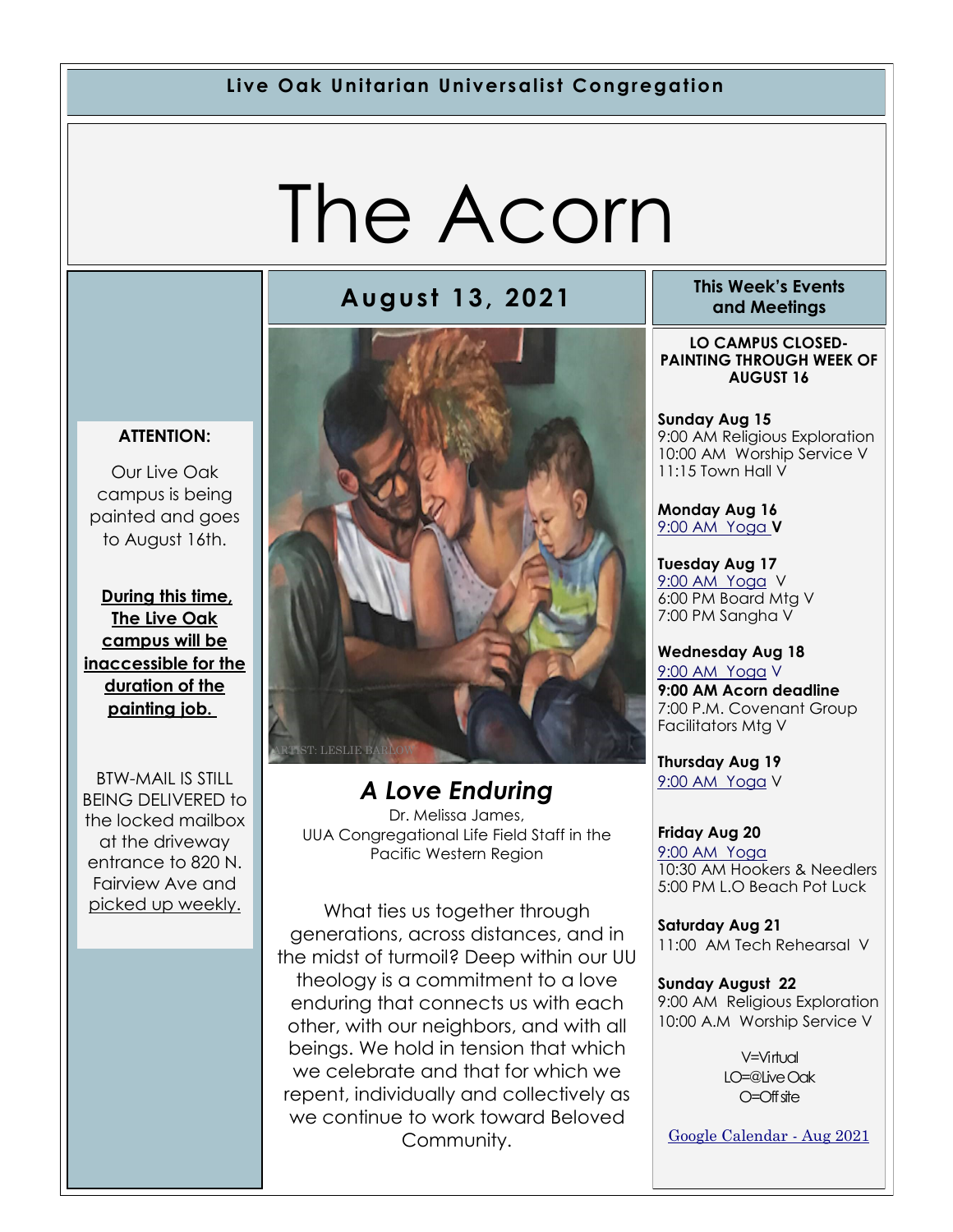**PAGE 2 THE ACORN** 

# **Order of Service**

### **Live Oak Unitarian Universalist Congregation of Goleta Order of Service August 15, 2021**

### *A Love Enduring*

#### **Worship Service presented by Melissa James**

*We tend to think love is a feeling, but it is not. Love is an action; love is something we do for others.*  ~ Desmond Tutu

| Music for Gathering (begins at 9:50 a.m.)                                                                    | John Douglas, Music Director |
|--------------------------------------------------------------------------------------------------------------|------------------------------|
| <b>Prelude</b> $\sim$ Up Where We Belong<br>Lyrics: Will Jennings; music: Buffy Sainte-Marie & Jack Nitzsche | John & Nansie Douglas        |
| <b>Welcome Song</b> $\sim$ Love Will Guide Us #131                                                           |                              |
| Welcome                                                                                                      | Jim Wells, Worship Associate |
| <b>Chalice Lighting</b><br>By Cynthia Landrum                                                                |                              |
| As we kindle this flame,                                                                                     |                              |
| May it spark in each of us                                                                                   |                              |
| Connection and commitment                                                                                    |                              |
| To this living tradition                                                                                     |                              |
| And to each other.                                                                                           |                              |
| <b>Call to Worship</b>                                                                                       | Melissa James                |
| <b>Opening Song</b> $\sim$ Fire of Commitment # 1028                                                         |                              |
| <b>Message for All Ages</b><br>What is Given from the Heart<br>By Patricia C. McKissack                      | <b>Holly Drayton</b>         |
| This Little Light of Mine                                                                                    |                              |
| <b>Joys and Sorrows</b>                                                                                      | <b>Jim Wells</b>             |
| <b>Meditation</b>                                                                                            | <b>Jim Wells</b>             |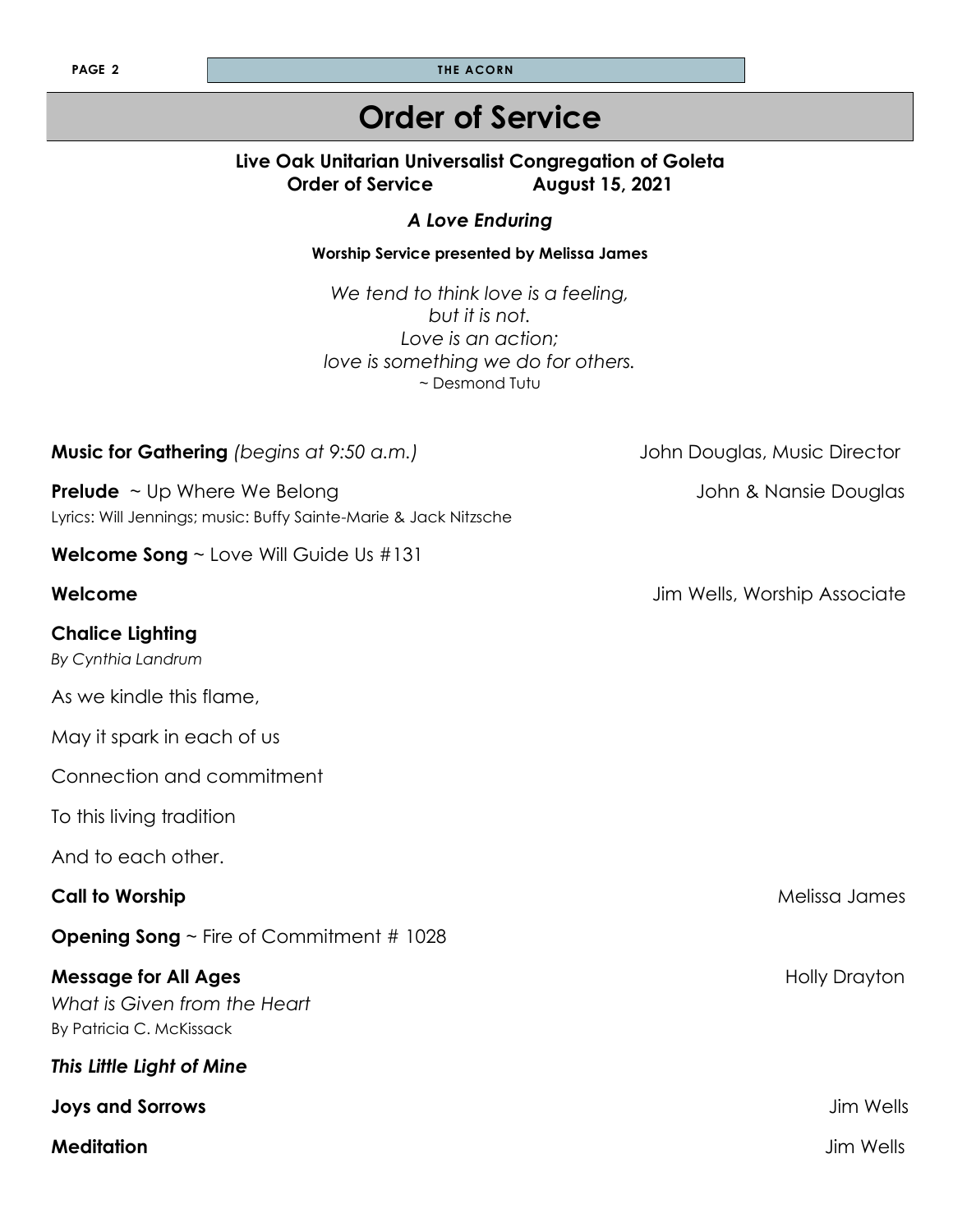**THE ACORN PAGE 3**

### **Order of Service**

**Congregational Response** ~ *There is More Love Somewhere* #95

**Sermon** A Love EnduringMelissa James

**Musical Response** ~ The Rose Nansie Douglas

By Amanda McBroom

**Sharing in Stewardship** Julia Bickford for the Treaty People Gathering Fund-Water Protectors

On June 7th and 8th, the Treaty People Gathering as part of the Indigenous-led movement to stop Line 3, shut down work at an active Line 3 pump station near the Mississippi headwaters. Thousands of people from across the country gathered together in northern Minnesota to stop Line 3 in Anishinaabe territory. Approximately 200 activists dedicated to protecting land and water were arrested and charged with criminal trespass. Today our half basket will help those activists with legal fees.

**Closing Song** ~ Now Let Us Sing #368

### **Benediction** Melissa James

**Postlude** ~ All You Need Is Love **Constructed Access 20 Access 20 Access** 30 John & Nansie Douglas By John Lennon & Paul McCartney

**(Five-minute break)**

**Informal Sharing/Social Time** 

# **Religious Exploration 08.15.21**

Expressing gratitude to our RE kids during "Summer Road Trip". Overall, the Live Oak Religious Exploration students showed up in greater numbers than any of the other congregations involved. Granted this was NOT a contest, but since we are officially the smallest of the congregations, that felt really good to see you all showing up weekly in the dog days of summer when classes are usually really small without a pandemic.

This week, we return to our "Usual RE link" which is:

<https://zoom.us/j/9954380524?pwd=UzZORVVKbnhBamtqT2craHE0Y255UT09>

Meeting ID: 995 438 0524 Passcode: 007564

Steven will be on vacation the next two Sundays, August 15 & 22. Please join Gloria and Cecilia on August 15<sup>th</sup> and Jane and Rachel on August 22<sup>nd</sup>, and appreciating all 4 of you for being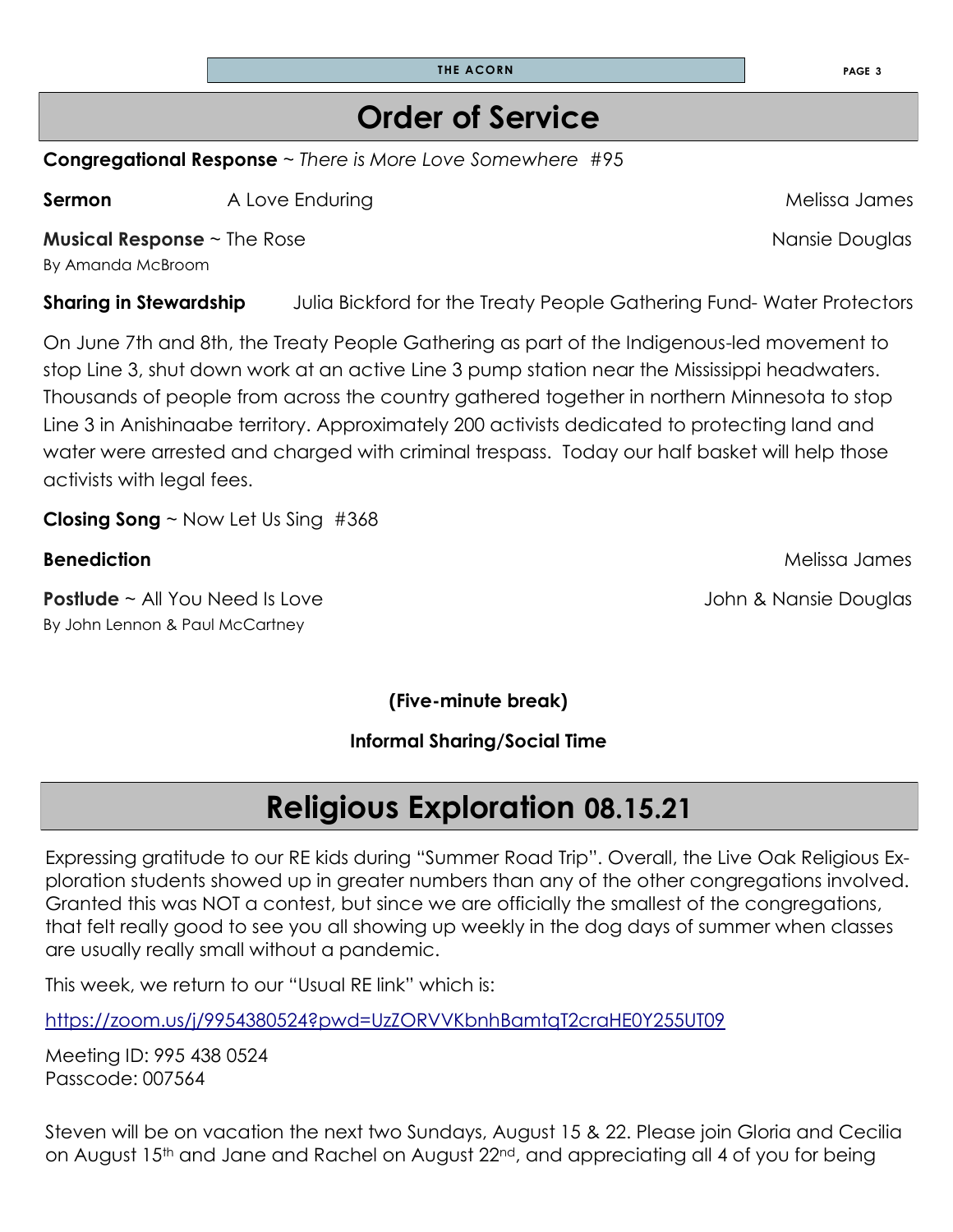### **Religious Exploration 08.15.21**

willing to step in. Please give these folks a bit of your Sunday morning, it will be lovely.

### **COMING Of AGE**

This year we will offer the Coming of Age program for our older students who are going into EIGHTH GRADE up. Our RE year starts on Sunday Sept 19, and our first Coming of Age class will be Sunday September 26. The Coming of Age team this year will be Mary Docterman, Rachel Iler-Keniston and myself. It should be interesting to come together as we are working hard at leaving this pandemic, so the time is right to be thinking forward, and Coming of Age should facilitate that.

Be on the look out in the next week for an orientation date at the end of this month.

# **Social Justice Upcoming Activities 08.13.21**

- 1. Aug 16- Ballots will be mailed to voters in the recall election of our governor. Please make sure you vote!
- 2. Sept 14 Webinar on joining Central Coast Community Energy as your energy provider, 6-7 pm. This exciting move to support clean energy is available to those of us who live in Goleta and unincorporated Southern SB County. Listen and find out how you can be a part of this! <https://3cenergy.org/2021-enrollment/>
- 3. "How Do We End Racism in Policing?" article to clarify issues in this area. <https://www.aclu.org/news/criminal-law-reform/how-do-we-end-racism-in-policing/>
- 4. Support voting rights! Write our Congressman and Senators and ask them to support the John [https://docs.google.com/document/d/1bRRV5II5qE9WYUNKe\\_AoXAGlpZK2Kg7ePSgkQ9RSP](https://docs.google.com/document/d/1bRRV5II5qE9WYUNKe_AoXAGlpZK2Kg7ePSgkQ9RSP9U/edit) [9U/edit](https://docs.google.com/document/d/1bRRV5II5qE9WYUNKe_AoXAGlpZK2Kg7ePSgkQ9RSP9U/edit)
- 5. Learn about legislation to pass single payer guaranteed healthcare, CalCare (AB1400) in California. Email info@medicare4all.org for the links to four dates for upcoming webinars.

# **Worthy Now**

"Worthy Now" is the prison ministry network, a part of our UU Church of the Larger Fellowship. More than 1000 people who are living in prisons across the United States are members of the CLF. Last Sunday Tanner Linden of the CLF put out a call for UU penpals for CLF prisoner members. This is a call we can answer.

I have had two penpals through the CLF Prison Ministry, and both times it felt rewarding. My first penpal was a short relationship, because he was released about a year after we started corre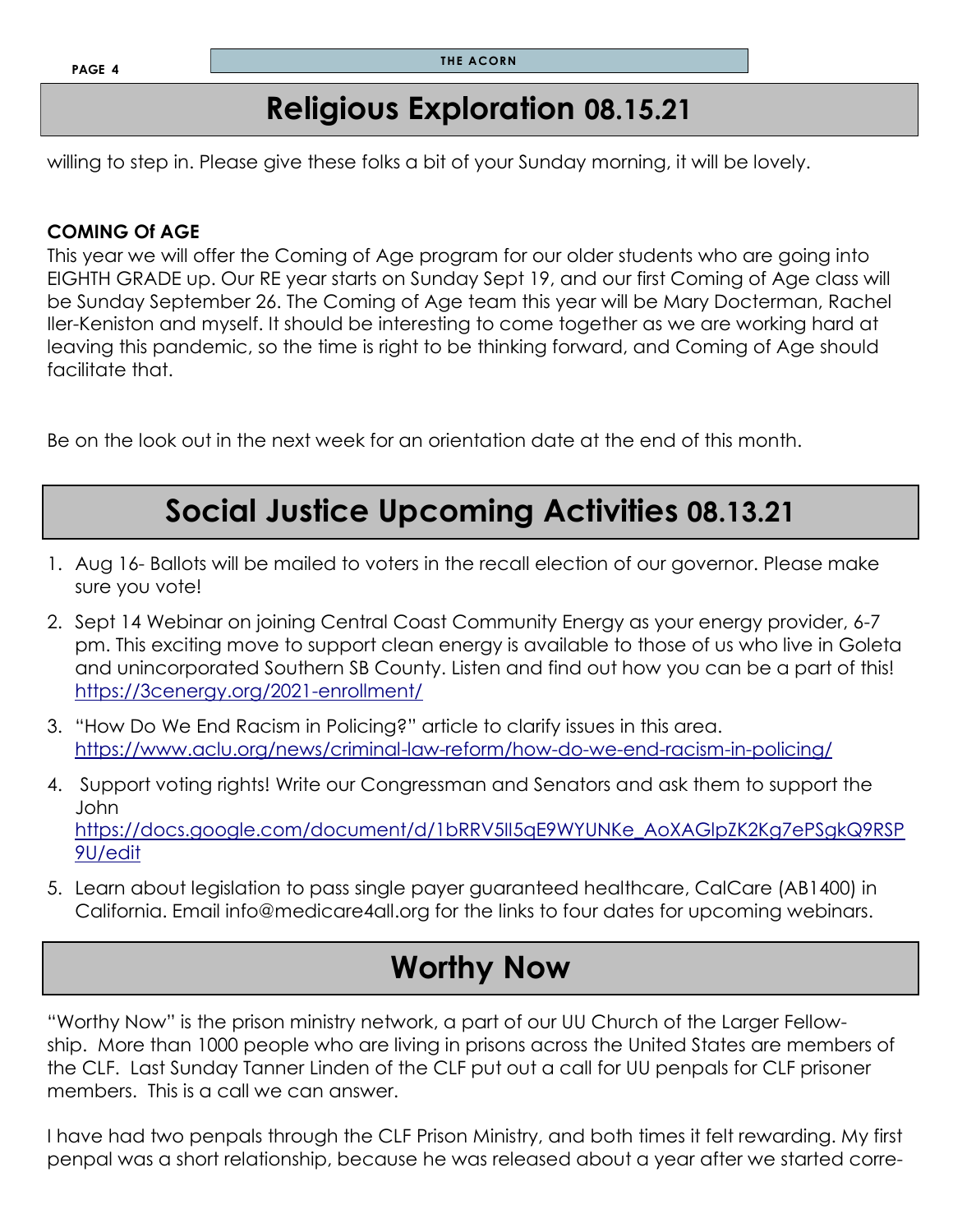**THE ACORN**

# **Worthy Now**

sponding. My second penpal became a friend, as we corresponded for about 6 years. Incarcerated for 26+ years for a nonviolent drug offense, she was finally released under Obama's review of mandatory prison sentences.

I am applying again for a new penpal, because I know that simple correspondence based in UU values was a lifeline for both of my penpals. It usually just involves writing a monthly letter… often by hand. Letters go through the CLF office, so that the prisoners do not know their UU penpal's last names or addresses. Guidelines for penpals and a sign-up link are listed at the website: <https://worthynow.org/pen-pals/>

Carolyn Chaney



# **Friday BBQ Picnics!**



Weekly Friday BBQ/potlucks at Goleta Beach through August 27 at 5:00 PM. Pot luck. ..bring your own plates, glasses, napkins etc. We will have the BBQ going for those who want to cook. No need to make reservations. Invite your friends.

We usually try to find a BBQ and table near the entrance on the right side. Look for the LOUUC old yellow banner.

We are looking for hosts who will come early at 4pm to find a space, start the grill, put up the banner etc. Thanks to Carolyn Chaney who has volunteered to help out.

For information contact: Marie Arnold [marie.arnold@verizon.net](mailto:marie.arnold@verizon.net)

# **Food Bank Collection During Painting**

Thanks so much to those of you who continue to kindly contribute food to the Santa Barbara Food Bank. Your generosity is truly heartwarming! This terrific organization is filling an even largerthan-usual need in our community. We are glad to have Live Oak support their efforts; workers at the Food Bank continue to express their great appreciation for our donations!

Items that are particularly appreciated include: canned goods such as tuna, fruit, beans, and soups; peanut butter; pasta; rice; cereal.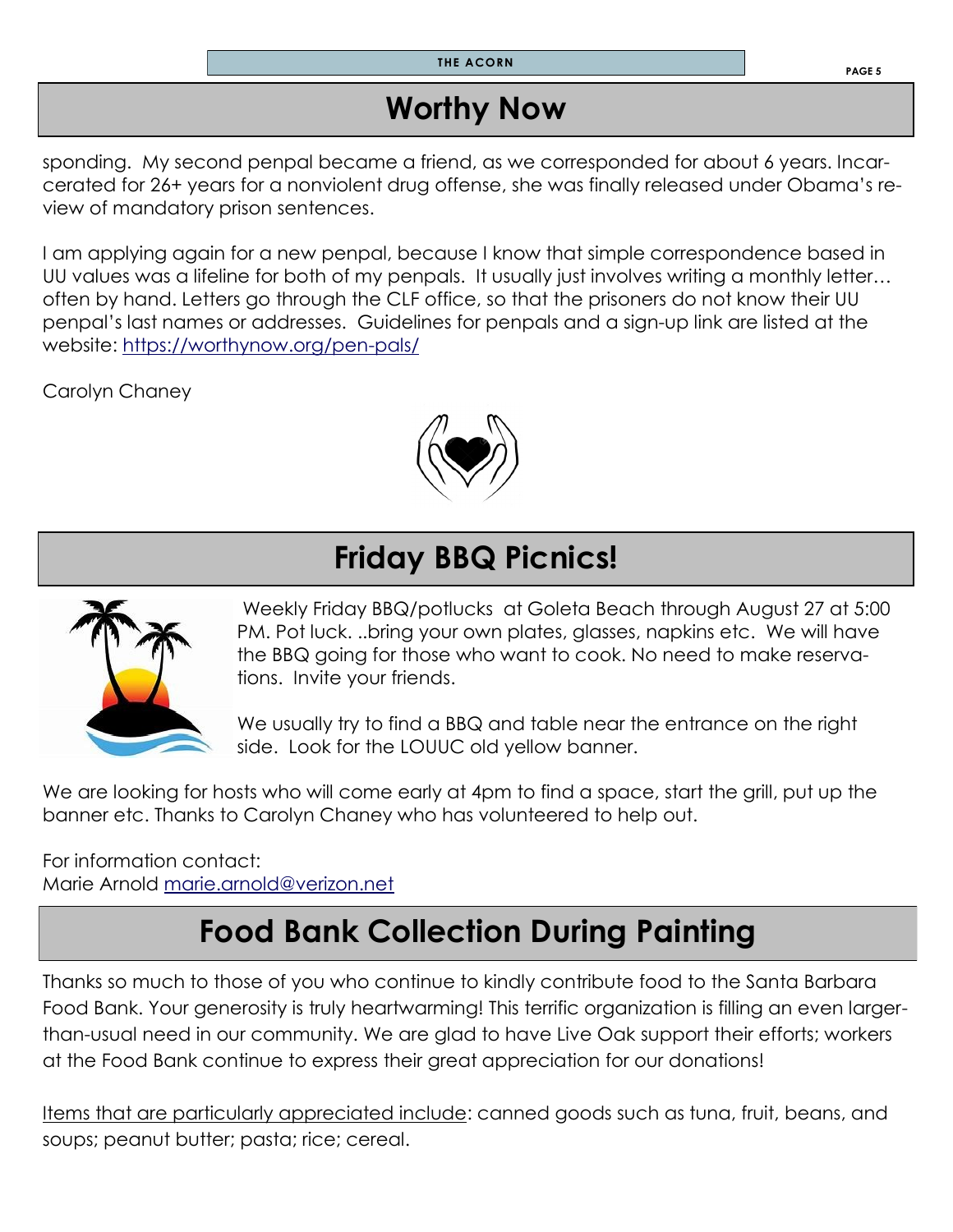### **Food Bank Collection During Painting**

#### **As a reminder, you can donate food in one of three ways:**

You can drop off donations directly to the Food Bank at 4554 Hollister Avenue (next to the Page Center) between 9:30 and 3:00, Monday - Friday.

You can drop off food in a box we have left outside of our front door at home: 6542 Camino Caseta in Goleta; or

You can get in touch with us via email (morganfamily 1@cox.net) for a pickup at your home. Just leave food donations in a bag (preferably paper) outside of your door..

#### **Do not take food to Live Oak campus during painting**

Thanks so very much for your support of families in our community! Carter and Wendy Morgan

### **Facility News**

The painting at our Live Oak campus is completed. Thanks to **Fresh Coat Painters**, the place looks new and vibrant. As someone has said, *"never underestimate a fresh coat of paint"*. Looking forward to getting back together soon. - Michael



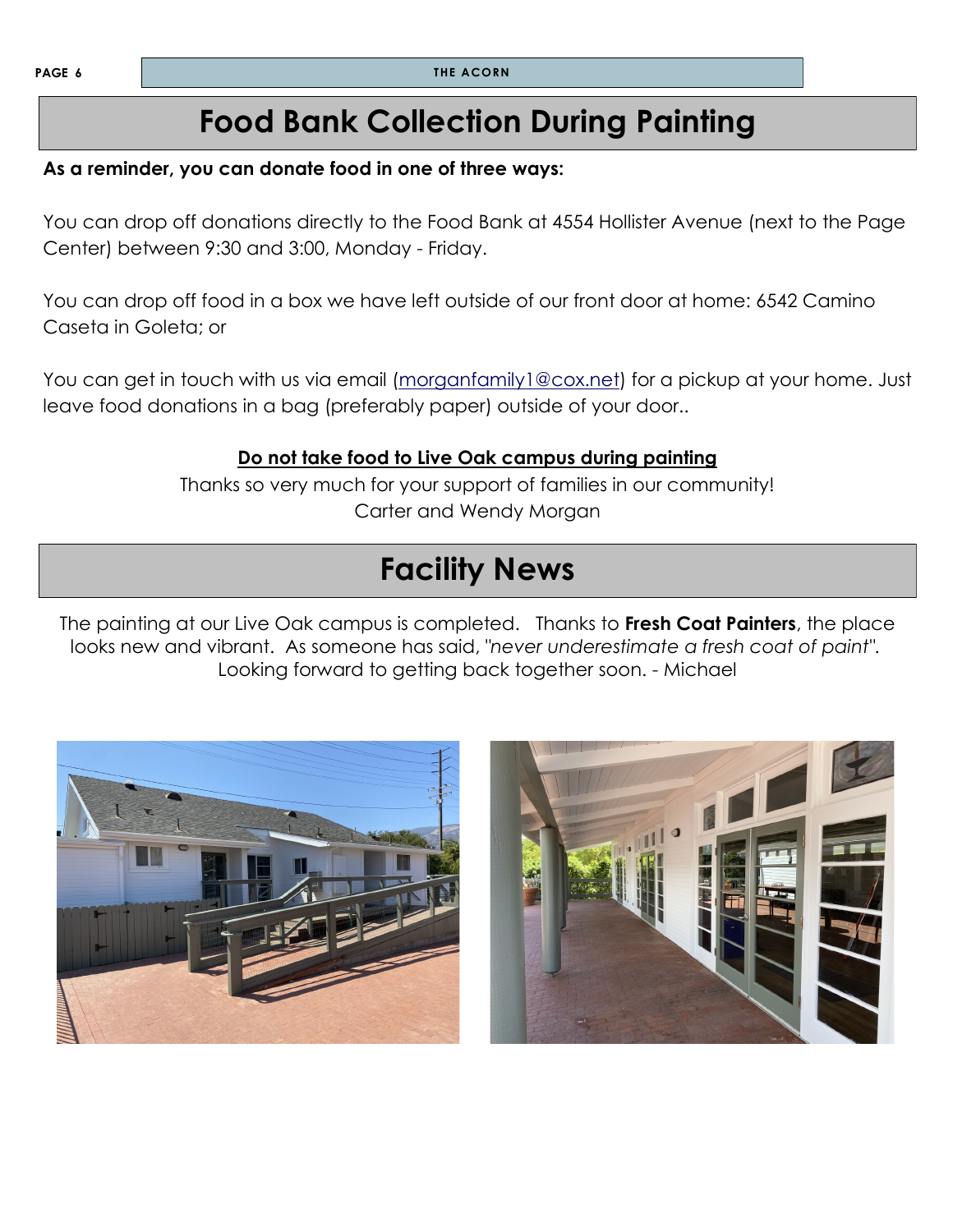# **Regathering Task Force-Thru Sept 2021**

As we move forward, a note on inclusion:

In the interest of not excluding anyone, we strongly encourage groups to meet virtually when one or more persons cannot attend in person. Or alternatively, include a virtual option (i.e. running Zoom during the in-person meeting so that all group members are able to participate.)

#### **There will be no meetings on campus until the painting job has been completed.**

Likewise, if one or more persons cannot join a virtual meeting due to lack of technology, we encourage all virtual meetings to be accessible by phone. This is easily accomplished with our congregational Zoom accounts.

**On campus meetings:** For the time being, all groups of all ages meeting in person at Live Oak need to be outdoors. Masking and social distancing are not required. Participants should only use the Farmhouse bathrooms. Please close the toilet cover when flushing and use Clorox wipes for all contact surfaces after each use. Groups wishing to meet on campus need to schedule their meeting with the Administrator using the email: [administrator@liveoakgoleta.org.](mailto:administrator@liveoakgoleta.org) 

**Off campus meetings:** Live Oak groups meeting off campus need to be clear in advance about how and where they are meeting (i.e. indoors/outdoors, masks/no masks, social distancing/no distancing) . By doing so, people can make their own decisions about their participation.

**NOTE**: These guidelines were approved by the Board on the recommendation of the Regathering Task Force.

### **Live Music Is Back - Come Hear The Nombres!**

If you're someone who has missed the opportunity to hear live music, then now is the time to change that. Live Oak member Carter Morgan and his band, The Nombres, will be playing two times (both in outdoor settings) in the upcoming weeks. They'd love to have you join in the fun on:

**Saturday, August 21** from 6:00-9:00 at the beautiful new Carpinteria Arts Center - 855 Linden Avenue. This free event is in a lovely outdoor courtyard with a nice space for dancing. Come a bit early to see some wonderful local art - the current exhibit is called "Human Forms." Then, hear some fun music as you enjoy a nice evening in Carpinteria.

And if you really want to plan ahead, The Nombres will be back at Old Town Coffee on Saturday, October 9 (7:00-10:00).